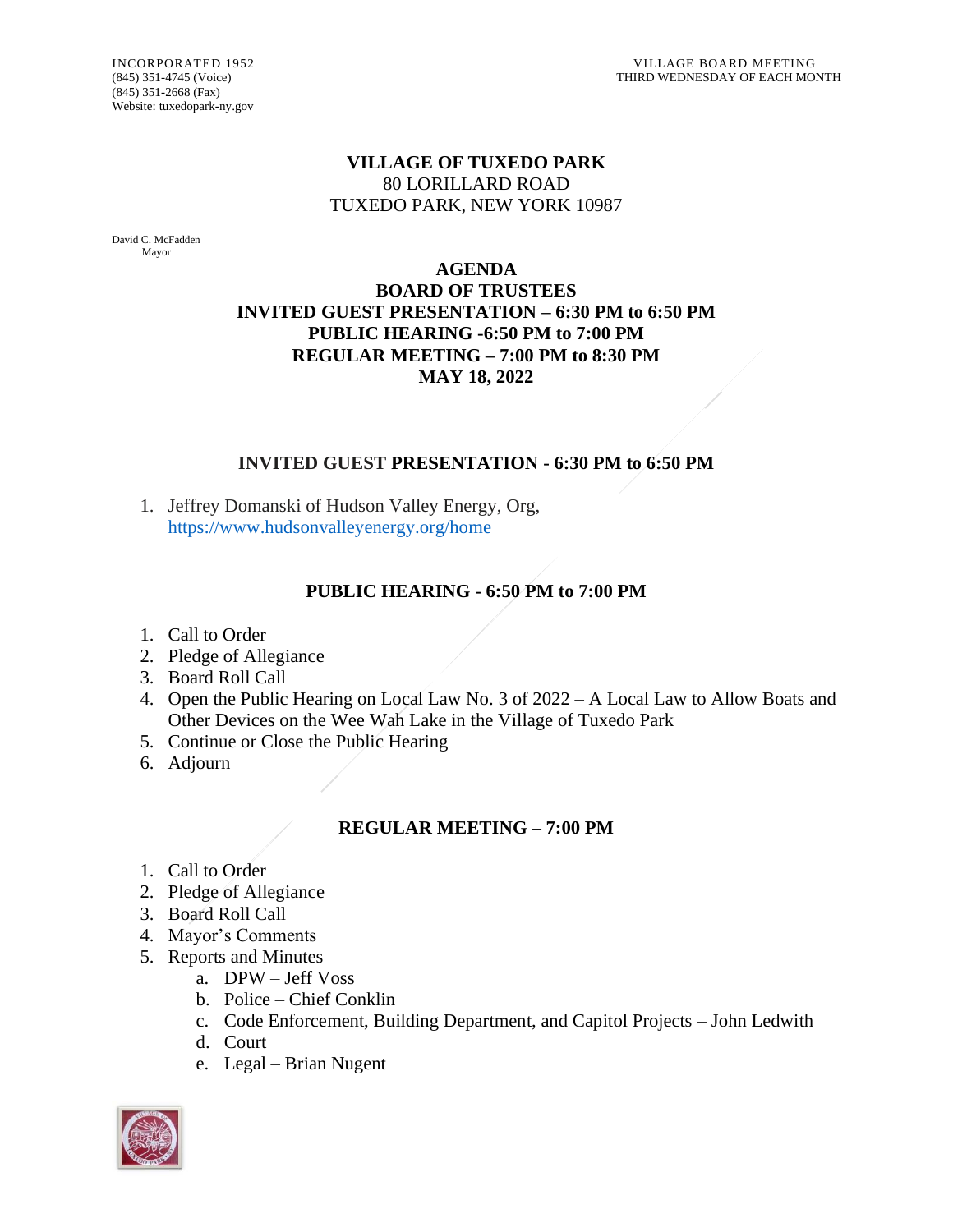- f. Treasurer
- g. Water
- h. Treasurer
- i. Committee -
- j. Liaison Sewer Rates & Milfoil Updates David McFadden

#### **6. Public Comments – Two minutes per person on agenda items only**

- 7. Consent Agenda
	- a. Add all written reports to the permament record
	- b. Approve minutes from April 5, April 8, April 18 and April 20, 2022
	- c. Authorization to hire Acosta Cleaning Services for FY 2023
	- d. Renew MVP Healthcare; the rates are the same as last year
	- e. Approve the request of the Tuxedo Club for their annual fireworks display on Saterday, July  $2<sup>nd</sup>$  at 9:30pm; the rain date is Sunday
	- f. Authorizatin to levy unpaid water bills onto property FY23 tax bills
- 8. Old Business
	- a. Weston & Sampson SEQR Resolution
	- b. Discussion Regarding the Hiring of VRI Environmental Services, Inc. by Resolution After Last Months April Regular Meeting's Executive Session
- 9. New Business
	- a. Introductory Local Law  $#3 A$  local law to allow boats on Wee Wah Lake in the Village of Tuxedo Park
	- b. Election Day resolutions to correct date
	- c. Schedule Public Hearing for Local Law  $#4 A$  Local Law Authorizing the Use of Videoconferencing for Municipal Meetings
	- d. Resolution Approving W&S for Engineering Services for Tuxedo Lake Water Main Replacement Design and Permitting Service
	- e. Resolution Approving W&S for Engineering Services for Mountain Road Water Main Replacement Design and Permitting Services
	- f. Resolution Approving W&S for Engineering Services for Dam Safety Inspections
- 10. Executive Session
- 11. Adjournment